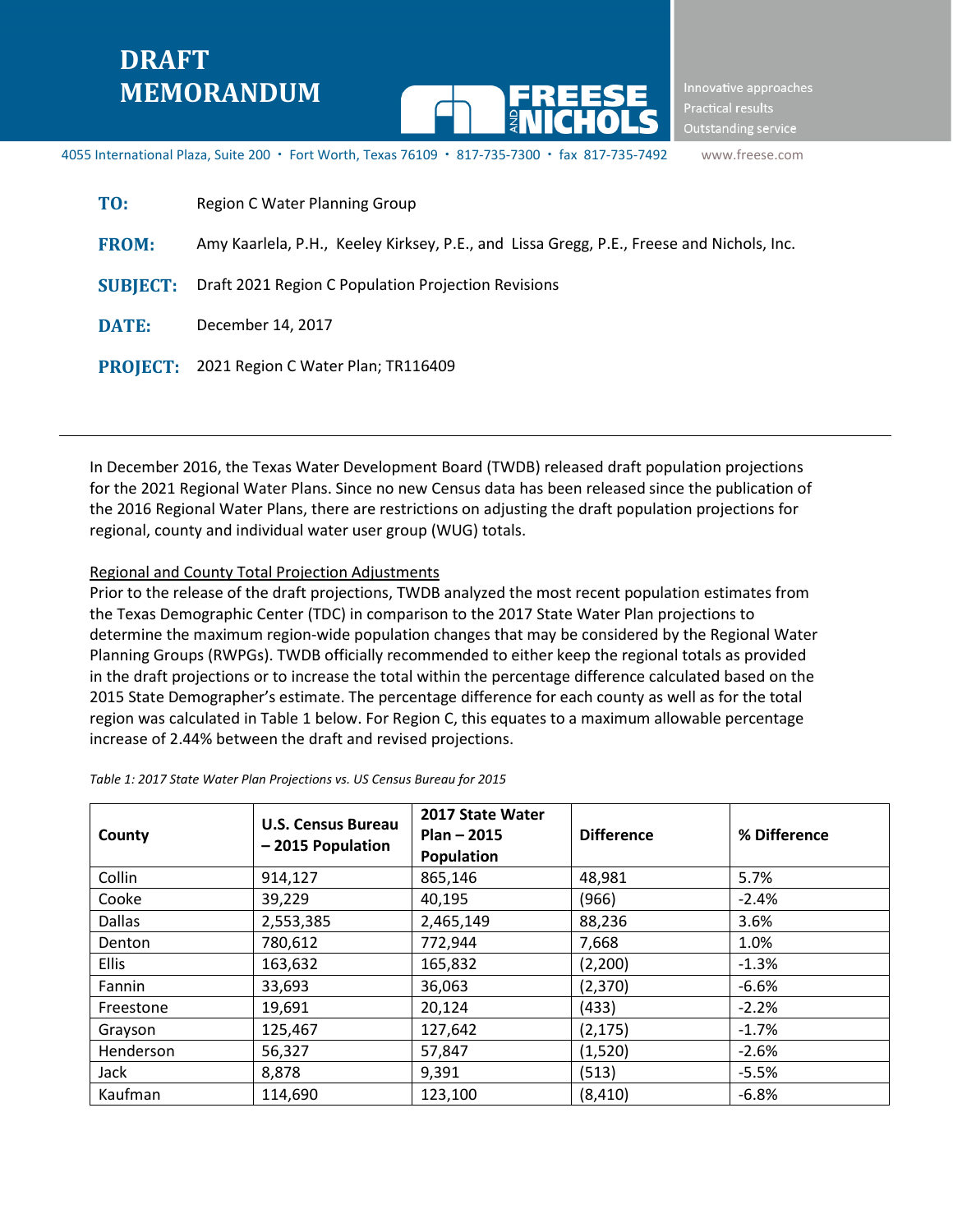Draft 2021 Region C Population Projection Revisions December 14, 2017 Page 2 of 4

| Navarro      | 48.323    | 50,082    | (1,759)   | $-3.5%$  |
|--------------|-----------|-----------|-----------|----------|
| Parker       | 126.042   | 152,906   | (26, 864) | $-17.6%$ |
| Rockwall     | 90.861    | 90.645    | 216       | 0.2%     |
| Tarrant      | 1,982,498 | 1,905,198 | 77,300    | 4.1%     |
| Wise         | 62.953    | 68.725    | (5, 772)  | $-8.4%$  |
| <b>Total</b> | 7,120,408 | 6,950,989 | 169,419   | 2.44%    |

As shown in Table 2, the proposed Region C regional total is within the percent difference specified.

*Table 2: Region C Regional Population Totals* 

|                               | 2020      | 2030      | 2040       | 2050       | 2060       | 2070       |
|-------------------------------|-----------|-----------|------------|------------|------------|------------|
| <b>TWDB Draft Projections</b> | 7.504.200 | 8.648.725 | 9.908.572  | 11.260.257 | 12,742,283 | 14.347.912 |
| <b>Revised Projections</b>    | 7.632.764 | 8.854.600 | 10.150.077 | 11.533.432 | 13,051,602 | 14.684.790 |
| <b>Percent Difference</b>     | 1.71%     | 2.38%     | 2.44%      | 2.43%      | 2.43%      | 2.35%      |

#### Water User Group Projection Adjustments

Individual WUG projection adjustments were made as needed based on currently available information. Where possible, adjustments between WUG population projections were made within the same county.

For a WUG to qualify for an adjustment one or more of the following criteria were met;

- 1) The 2010 permanent population-served estimate by a WUG is significantly different than the 2010 baseline population estimate used in the draft projections.
- 2) The population growth rate for a WUG over the most recent five years (2011-2015) is substantially different than the growth rate between 2010 and 2020 in the draft projections.
- 3) Identification of growth limitations or potential build-out conditions for a WUG that would result in an expected maximum population that is different than the draft projection.
- 4) Updated information regarding the utility or public water system service area, or anticipated near-term changes in service area.

A summary of the WUG adjustments proposed is attached.

### Sources for Projection Adjustments

In the case of Region C, new data sources since the *2016 Region C Water Plan* (RCWP) have been considered and changes to both the regional and county totals are warranted.

The consultant's population revisions are based on a review of the following data:

- **Input from Wholesale Water Providers (WWPs)** FNI met with or surveyed all 41 WWPs to get their input on their customer's population and demands. In April, FNI met with the largest WWPs, followed by meetings or calls with mid-sized WWPs in May and June. In July, an email survey was sent to the remaining WWPs.
- **Water User Group Survey** In July, FNI sent a survey to each municipal water user group with their draft projections and asked for input on the projections (245 surveys sent). To date, we have had a 55% response rate, 29 of which have requested changes.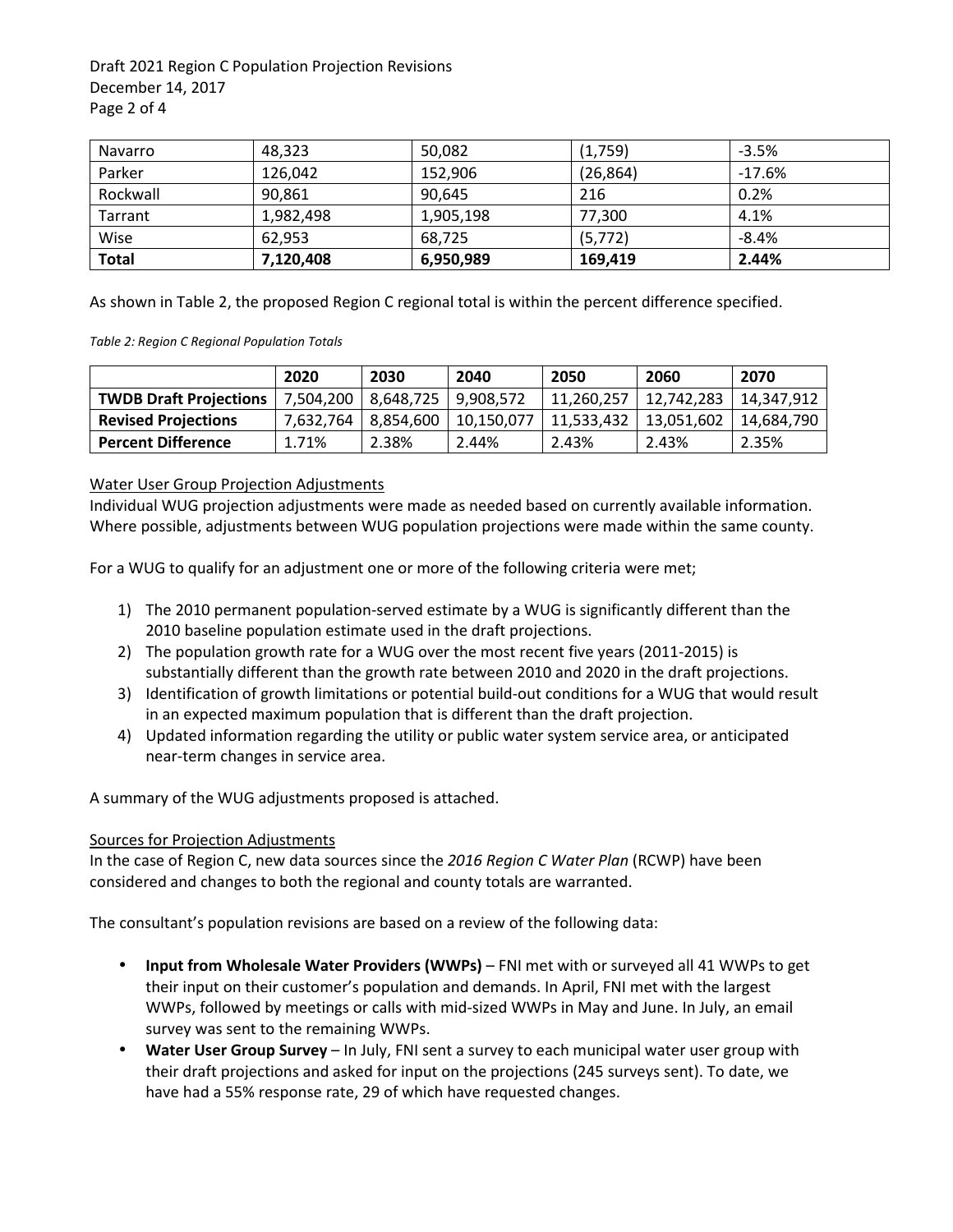Draft 2021 Region C Population Projection Revisions De December 14, 2017 Page 3 of 4

- **State Data Center Estimates** The Texas State Data Center releases annual population estimates by place. Currently, estimates from 2010-2016 are available. The Region C consultants reviewed these estimates of observed historical growth and compared it to the projected growth from 2020-2070. This was done for individual water user groups (WUG) and for county totals. If an entity has grown much faster or slower than originally projected, adjustments were made.
- **North Central Texas Council of Government (NCTCOG) Estimates** 2010-2017 NCTCOG county estimates were reviewed and compared to the 2010 Census and TWDB projected growth from 2020-2070.
- **Individual Water and Wastewater Master Plans** If population projections were available from a recently updated Water or Wastewater Master Plan that was available to Freese and Nichols, the projections were compared to the other available data and projections were updated for the time period in which they overlapped. Specifically, these were reviewed for:
	- o Arlington
	- o Benbrook
	- o Cedar Hill
	- o Frisco
	- o Garland (Ongoing Population Update Study)
	- o Irving
	- o Kennedale
	- o Sunnyvale
	- o The Colony
	- o Trinity River Authority Tarrant County Water Supply Project
	- o Weatherford
- **Individual Impact Fee Reports** If population projections were available from a recently updated Impact Fee Report that was available to Freese and Nichols, the projections were compared to the other available data and projections were updated for the time period in which they overlapped. Specifically, these were reviewed for:
	- o Aledo
	- o Cedar Hill
	- o Coppell
	- o Fort Worth
	- o Grapevine
	- o Hurst
	- o Midlothian
	- o Sunnyvale
	- o Terrell
- **Individual Comprehensive Plans** Population projections, especially build-out numbers based on future land use plans that were available to Freese and Nichols, were reviewed and compared to TWDB 2070 projections. Specifically, comprehensive plans were reviewed for:
	- o Balch Springs
	- o DeSoto
	- o Farmers Branch
	- o Fate
	- o Ferris
	- o Hudson Oaks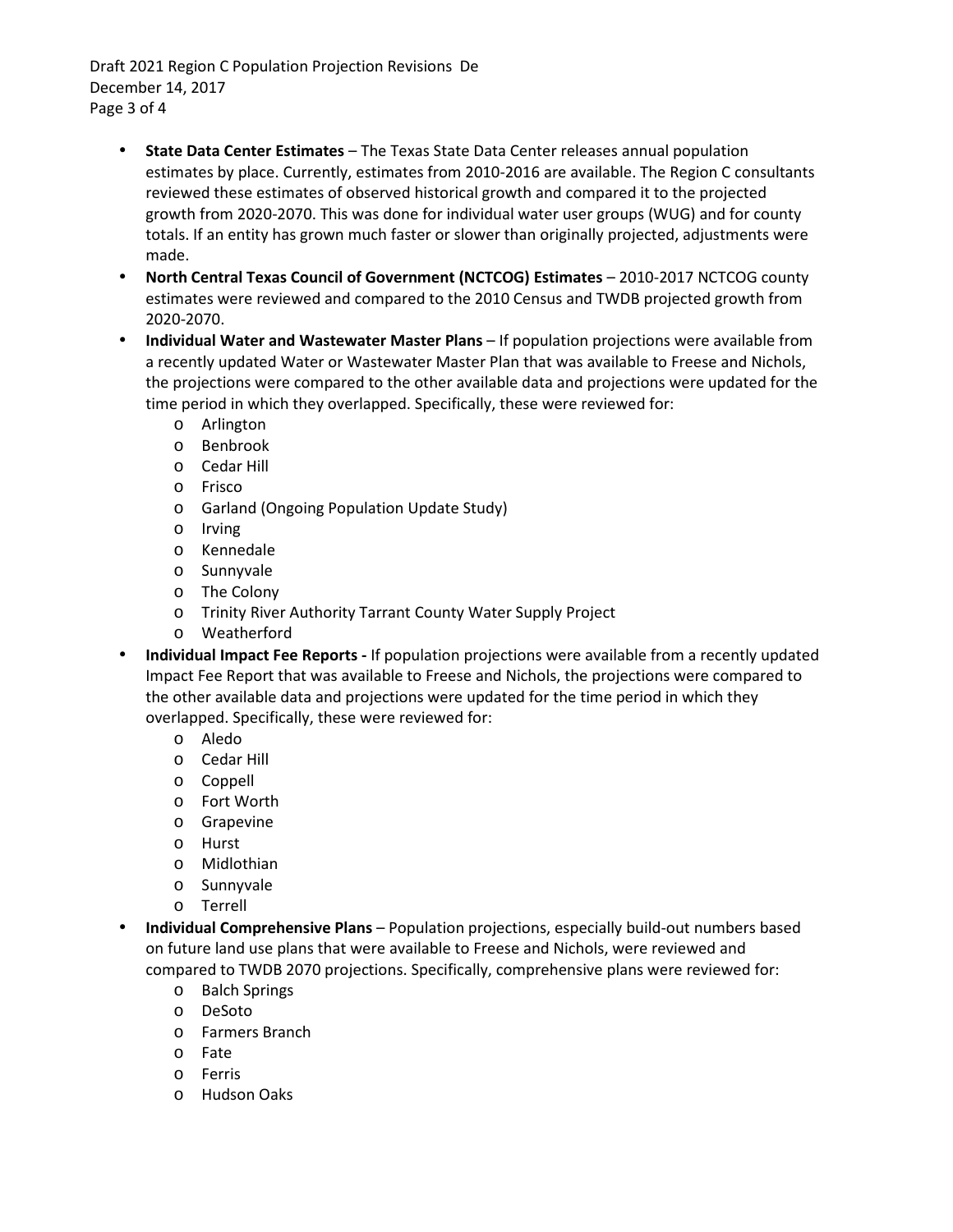Draft 2021 Region C Population Projection Revisions November 7, 2017 Page 4 of 4

- o Melissa
- o Prosper
- o Sunnyvale
- o Watauga
- o Waxahachie
- o Willow Park
- **Collin County Mobility Study** The Collin County Mobility Study (CCMS) was updated in August 2014, after the official adoption of population projections for the 2016 Region C Water Plan (RCWP) and was thus not incorporated into the previous plan. In the 2016 RCWP, Collin County had a 2070 population of about 2 million people. The CCMS projects potential build-out between 2.1 million and 3.4 million. Collin county is home to several rapidly growing cities, some of which are among the fastest growing in the nation. To better align with what has been observed historically and the CCMS, the draft revisions reflect a 2070 Collin County population of 2.37 million.
- **Denton County Thoroughfare Plan** The January 2017 Draft Denton County Thoroughfare Plan projects a 2035 population of 1.05 million people in Denton County. The revised 2021 Region C projections estimate a 2030 population of 1.1 million people increasing to around 2.05 million by 2070.
- **Kaufman County Thoroughfare Plan**  The Kaufman County plan estimates the 2035 population to be 210,000. The current draft Region C adjustments place the Kaufman County 2035 population at roughly 218,000, which is in line with this study.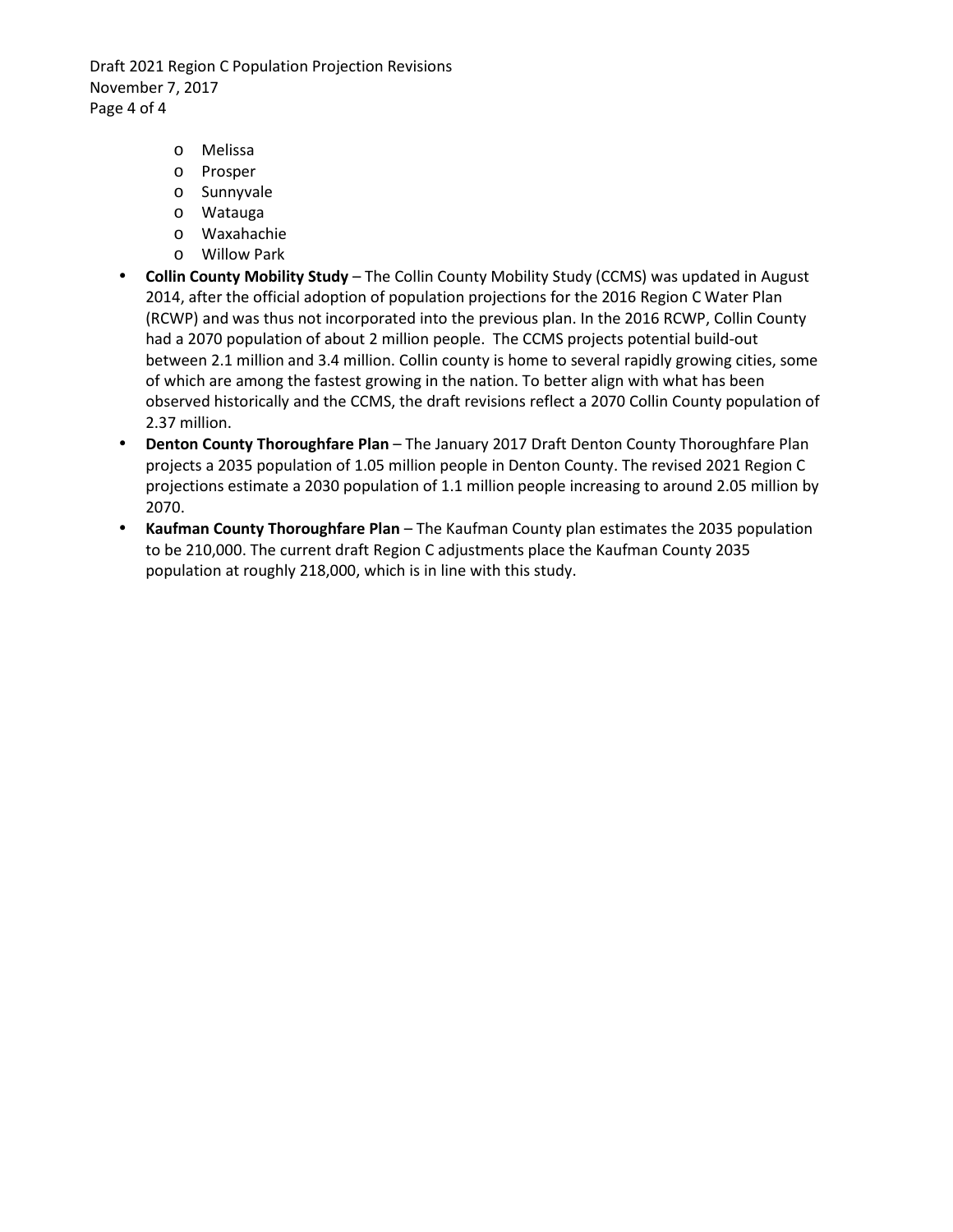## **DRAFT MEMORANDUM**



Innovative approaches Outstanding service

4055 International Plaza, Suite 200 · Fort Worth, Texas 76109 · 817-735-7300 · fax 817-735-7492 www.freese.com

| TO:             | Region C Water Planning Group                                                          |
|-----------------|----------------------------------------------------------------------------------------|
| <b>FROM</b>     | Amy Kaarlela, P.H., Tom Gooch, P.E., Abigail Gardner, E.I.T., Freese and Nichols, Inc. |
| <b>SUBJECT:</b> | Comparison of Historical GPCDs for Region C; Requested GPCD Changes                    |
| <b>DATE:</b>    | November 7 <sup>th</sup> , 2017                                                        |
| <b>PROJECT:</b> | 2021 Region C Water Plan; TR116409                                                     |

The purpose of this memorandum is to summarize the conclusions from a quantitative assessment of the base dry year Gallons Per Capita Day (gpcd) estimates to be used in the 2021 Region C Water Plan. The TWDB provided updated estimates of 2010-2015 gpcds in July 2017.

To review this data, we compared the base dry year gpcds that were used in the 2016 Regional Plan with the updated historical gpcds from 2012 to 2015. Any WUGs that had a recent year of at least 20 gpcd higher than their base gpcd from the 2016 regional plan were identified. If the max gpcd was over 100 gpcd higher than the 2016 Plan, the other years were also analyzed. If the max gpcd was significantly higher than all other the other annual historical data, then it was marked as an outlier. If that max gpcd was consistent with the other historical data, the WUG was marked as requiring further analysis to determine if a revision to the base gpcd was needed. Additionally, the gpcds for Dallas County-Other and Tarrant County-Other have been revised to include demand for DFW International Airport. Supporting data for this revision is attached at the end of this memo.

According to the General Guidelines for the Fifth Cycle of Regional Water Plan Development, one or more of the following criteria must be met to qualify for an adjustment;

- 1) Evidence that per capita water use from a different year between 2012-2015 would be more appropriate because that year was more representative of dry-year conditions.
- 2) Evidence of errors identified in the historical water use for a utility or public water system, including evidence that volumes of reuse (treated effluent) water or brackish groundwater used for municipal purposes should be included in the draft projections.
- 3) Evidence that the dry year water use was abnormal due to temporary infrastructure constraints.
- 4) Trends indicating that per capita water use for a utility or rural area of a county have changed substantially since 2011 and evidence that these trends will continue to rise in the short-term future.
- 5) Evidence that the number of installations of water-efficient fixtures and appliances between 2010 and 2015 is substantially different than the TWDB estimate.

Based on our review, we believe that several of the Region C WUGs meet one or more of the required criteria for a gpcd adjustment. The table on the following page summarizes the requested gpcd revisions as well as the required TWDB criteria code(s) that they fulfill. The gpcds highlighted in green are the requested changes.